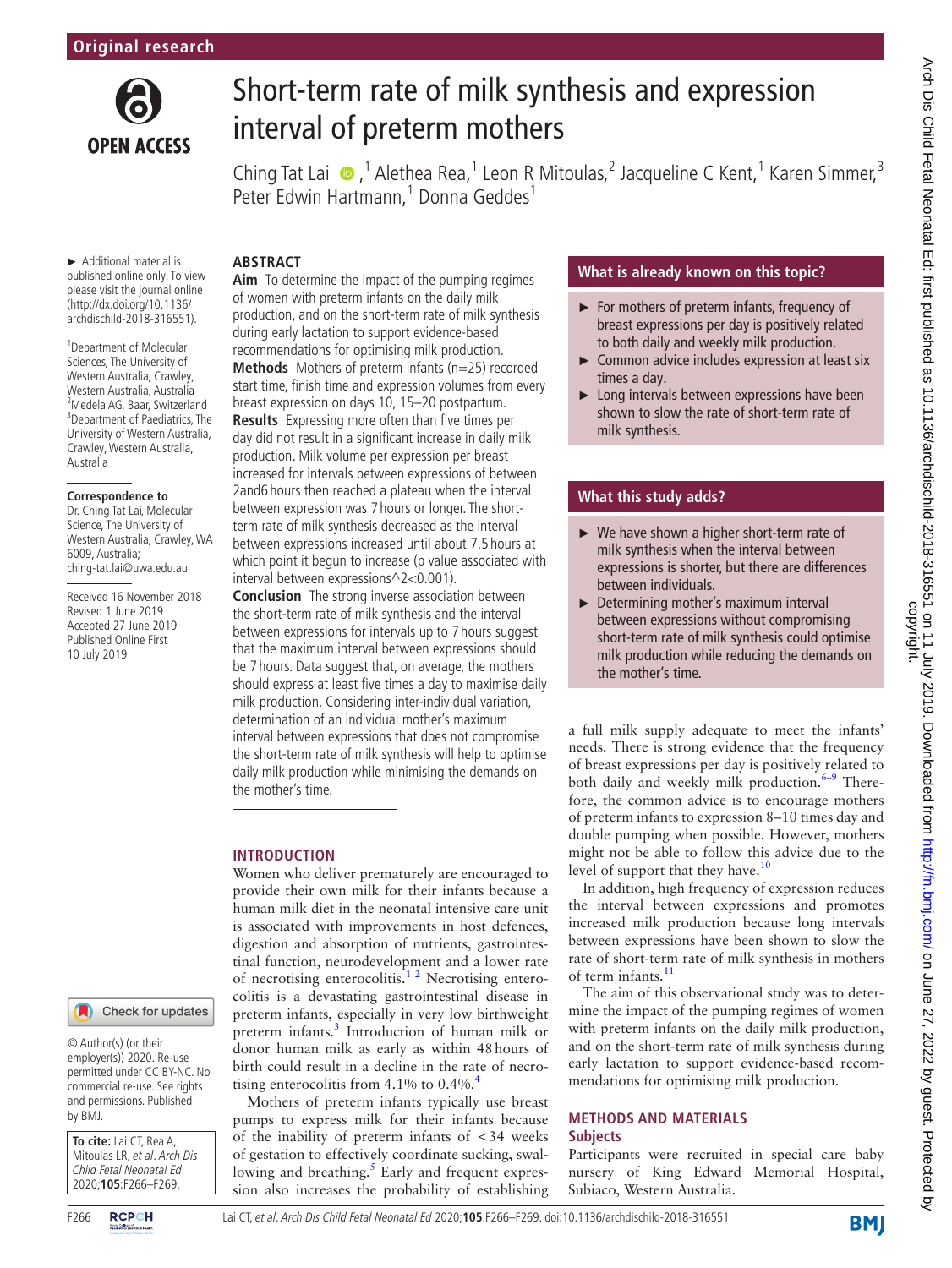# **Original research**

<span id="page-1-1"></span>

| Table 1<br>Maternal and infant characteristics |               |            |         |         |  |  |  |  |
|------------------------------------------------|---------------|------------|---------|---------|--|--|--|--|
|                                                | <b>Median</b> | <b>IQR</b> | Minimum | Maximum |  |  |  |  |
| Maternal age                                   | 34            | 4.5        | 23      | 44      |  |  |  |  |
| Maternal height                                | 165           | 7.5        | 151     | 180     |  |  |  |  |
| Maternal weight                                | 70            | 10.5       | 58      | 90      |  |  |  |  |
| Maternal RMI                                   | 25.71         | 4.87       | 18.83   | 35.16   |  |  |  |  |
| Infant gestational age                         | 29            | 4          | 24      | 32      |  |  |  |  |
| Infant birth weight                            | 1270          | 375        | 500     | 2155    |  |  |  |  |

*Inclusion criteria:* Participants were 18 years or older, had delivered before 34 weeks of gestation, intended to breast feed, had initiated their lactation by day 8 postpartum and were expressing breast milk for their infant but had not begun breast feeding.

*Exclusion criteria:* Individuals were excluded from recruitment if they did not intend to express breast milk for their infants from days 10 to 20 postpartum or if the infant was not expected to survive.

Participants (n=25) provided written informed consent to participate in the study, which was approved by the Human Research Ethics Committee of King Edward Memorial Hospital, Western Australia (818/EW). Ethics approval only allowed recruitment and participation of mothers after day 8 postpartum.

#### **Data recording and measures**

Participants followed the breast expression instructions provided by the lactation consultant in hospital. Participants recorded all expressions on days 10, 15–20 postpartum. All participants used the electric pump (Symphony, Medela AG, Switzerland) for all expression sessions. In all, 23 participants were expressing simultaneously and two participants were expressing sequentially. This record included the starting and finishing time of each expression from each breast and the volume of milk per expression (by weighing the bottle before and after each expression). Where breast feeds commenced within the study period, milk volumes were recorded by test-weighing the infant with a digital scale (BabyWeigh; Medela, McHenry, IL; resolution, 2g; accuracy,  $0.034\%$ ) before and after the each breast feed.<sup>[12](#page-3-7)</sup> Therefore, all volumes are expressed in grams because the density of milk is  $1.03$  g/mL $^{13}$  $^{13}$  $^{13}$ 

Daily milk production was calculated as the sum of amount of milk from both breasts from midnight to midnight. Milk transfer during breast feeding was added where appropriate. The interval between expressions was defined as the period between the end of one breast expression and the end of the subsequent breast expression. The short-term rate of milk synthesis was calculated as the volume of milk of each expression divided by the interval between expressions. A pumping regime was defined as the

| Breast expression characteristics<br>Table 2 |               |            |                |                |  |  |  |  |
|----------------------------------------------|---------------|------------|----------------|----------------|--|--|--|--|
|                                              | <b>Median</b> | <b>IOR</b> | <b>Minimum</b> | <b>Maximum</b> |  |  |  |  |
| Volume per expression (q)                    | 52            | 42.65      | 1.8            | 2.57           |  |  |  |  |
| Volume per expression (left breast) (q)      | 53            | 37         | 5              | 257            |  |  |  |  |
| Volume per expression (right breast) (g)     | 49.8          | 50.8       | 1.8            | 243            |  |  |  |  |
| Duration per expression (minute)             | 17.5          | 10         | 4              | 80             |  |  |  |  |
| Short-term rate of milk synthesis (g/        |               |            |                |                |  |  |  |  |
| hour)                                        | 16.2          | 12.7       | 1.1            | 106.6          |  |  |  |  |
| Number of expressions per day                | 6             |            | 3              | 9              |  |  |  |  |
| Daily milk volume (g)                        | 676.9         | 462.5      | 139.4          | 1801           |  |  |  |  |



<span id="page-1-2"></span>**Figure 1** Expected (plus one standard error) daily milk production according to pumping regime ( $n = 162$ , one missing value) based on modelling.

frequency of expressions on a given day; therefore, mothers can have a different regime on different days.

### **Statistics**

Demographic and expression summaries are presented as median ±IQR (range).

We analysed volume per expression as explained by frequency of expression and intervals between expressions (as a polynomial of degree 2). We also analysed the rate as explained by intervals between expression. Additionally, we modelled daily volumes were explained by frequency. All models fitted were linear mixed effect models with a random effect for participant. Contrasts were examined for all pairwise comparisons with Tukey corrections. Significance was set at the 5% level and data were analysed using the R environment for statistical computing.<sup>14</sup>

#### **Results**

In all, 25 participants consented to being in the study. In total, 17 participants were begun data recording on day 10 postpartum while eight participants were begun data recording on day 15 postpartum (online [supplementary table 1](https://dx.doi.org/10.1136/archdischild-2018-316551)). Due to personal commitments, data were missing for one participant for days 17–18 postpartum, one participant for days 17–20 postpartum and one participant for day 20 postpartum. One participant attempted to breast feed for one session on day 17 postpartum.



<span id="page-1-0"></span>**Figure 2** Expected (plus one standard error) volume of milk per expression for preterm mothers for different pumping regimes (n=1886 individual expressions).

Lai CT, et al. Arch Dis Child Fetal Neonatal Ed 2020;**105**:F266–F269. doi:10.1136/archdischild-2018-316551 F267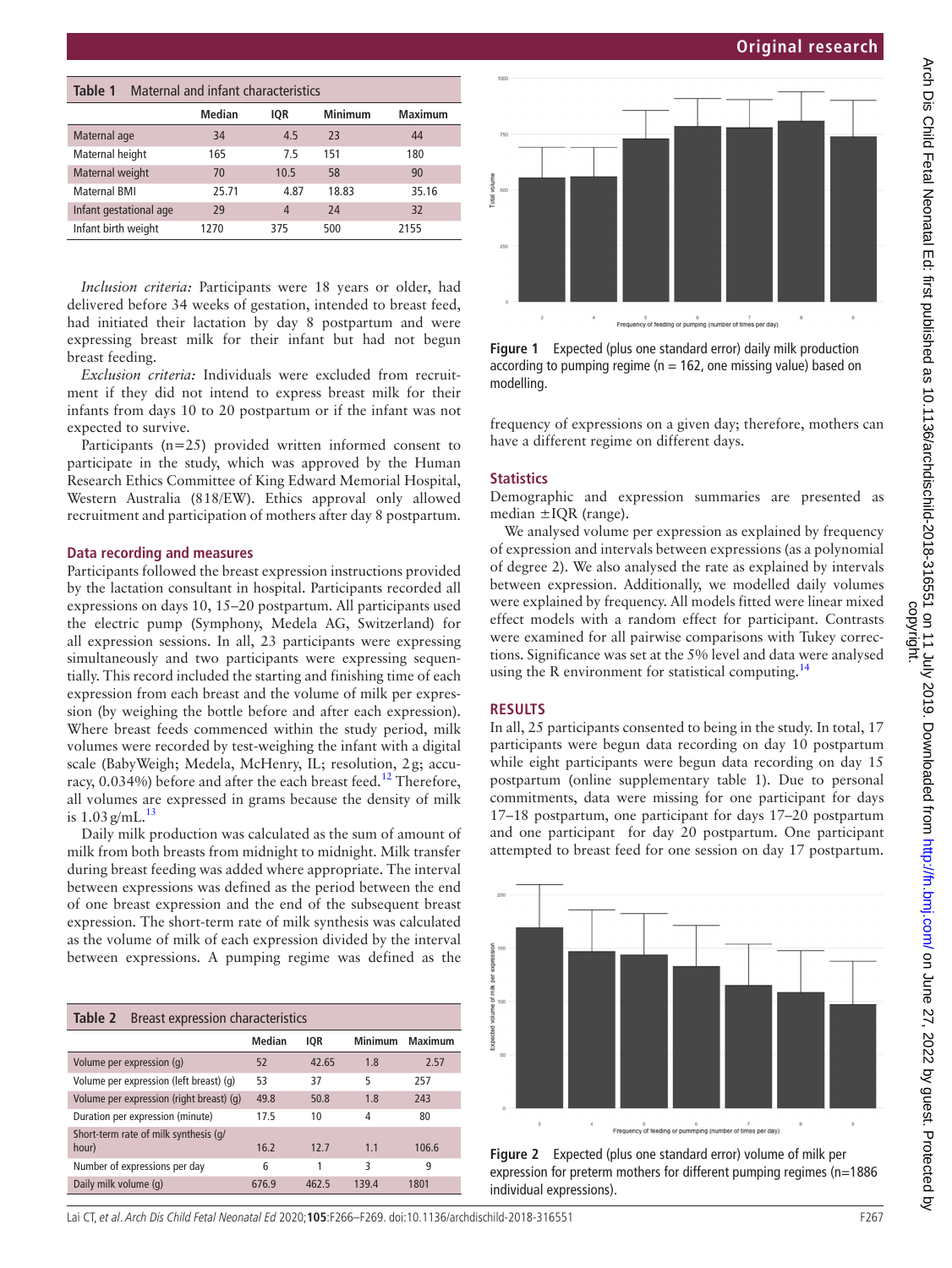<span id="page-2-0"></span>**Table 3** Volume of milk per expression (g) for different pumping regimes (shown in [figure 2](#page-1-0)), mean difference estimates from a linear mixed model (g) (95% CI, p value)

| Number of              |                             |                              |                              |                                 |                                      |                              |
|------------------------|-----------------------------|------------------------------|------------------------------|---------------------------------|--------------------------------------|------------------------------|
| expressions<br>per day | 4                           |                              | 6                            |                                 | 8                                    | 9                            |
| 3                      | 11.5 ( $-3$ to 26.0, 0.226) | 12.8 ( $-1.2$ to 6.9, 0.097) | 17.9 (3.4 to 32.4, 0.005)    | 26.9 (11.9 to 41.8, $< 0.001$ ) | 30.1 (13.6 to 46.7, < 0.001)         | 35.8 (14.4 to 57.3, < 0.001) |
| 4                      |                             | 1.4 (-7.6 to 10.4, 0.999)    | $6.5$ (-3.8 to 16.7, 0.509)  | 15.4 (4.5 to $26.2, < 0.001$ )  | 18.6 (5.7 to 31.4, < 0.001)          | 24.4 (5.5 to 43.2, 0.003)    |
| -5                     |                             |                              | 5.1 ( $-0.7$ to 10.7, 0.124) | 14.0 (7.2 to $20.8, < 0.001$ )  | 17.2 (7.6 to $26.8, < 0.001$ )       | 23.0 (6.1 to 39.8, 0.001)    |
| 6                      |                             |                              |                              | 8.9 (4.7 to $13.1, < 0.001$ )   | 12.2 (4.0 to 20.3, 0.003)            | 17.9 (1.9 to 33.8, 0.017)    |
|                        |                             |                              |                              |                                 | 3.2 $(-4.4 \text{ to } 10.9, 0.878)$ | $9.0$ (-6.5 to 24.4, 0.609)  |
| 8                      |                             |                              |                              |                                 |                                      | 5.7 (-10.9 to 22.4, 0.950)   |

The maternal, infant and breast expression characteristics are summarised in tables [1 and 2,](#page-1-1) respectively.

The daily milk production was associated with pumping regime (frequency of expressions). Comparing three expressions a day to four, five and six there was no significant increase between three and four expressions or three and five expressions, but an increase between three and six expressions (228g (95% CI: 43 to 414),  $p=0.006$ ). Comparing four expressions a day to five and six, there were increases for both (five: 170g (95%CI: 42 to 298), p=0.002, six: 223g (95%CI: 77 to 370), p<0.001). However, the daily milk production was no difference found when comparing between frequency of expressions of five, six, seven, eight and nine times (95%CI: −317 to 332, p=1). The daily milk production according to pumping regime is shown in [figure](#page-1-2) 1.

The volume of milk per expression according to pumping regime is shown in [figure](#page-1-0) 2. Tukey post-hoc comparisons showed differences between pumping regimes in volume of milk per expression ([table](#page-2-0) 3).

The volume of milk per expression was not linear with interval between expressions ([figure](#page-2-1) 3) but increased for intervals of between 2 and 6hours and reached a plateau for intervals greater than 7hours.

The short-term rate of milk synthesis is modelled with a polynomial of degree 2 giving the following equation: short-term rate=32.38–5.26\*interval between expressions+0.32\*interval between expressions ^2 (p value associated with interval between expressions  $^{\wedge}2<0.001$ ) ([figure](#page-2-2) 4).

# **Discussion**

The short-term rate of milk synthesis was affected by the interval between breast expressions, showing the rate of milk synthesis was decreasing with longer intervals between expressions. The larger volume of milk per expression after longer intervals ([figure](#page-2-1) 3) or when there are fewer expressions per day [\(figure](#page-1-0) 2) may give mothers a false impression that they produce more milk if they express less frequently. However, the current results concur with previous findings that higher daily milk production is associated with more expressions per day.<sup>[8](#page-3-10)</sup>

The relationship between the short-term rate of milk synthesis and the interval between breast expressions is consistent with the results of Daly *et al* (1996) for four-term mothers. They showed that the short-term rate of milk synthesis was lower than the average for each mother after 6, 7, 8 and 12hours for the four mothers studied. The decrease in the short-term rate of milk synthesis after longer intervals between expressions may be attributed to autocrine control.<sup>1516</sup> The less thoroughly the breast is drained, the lower the subsequent rate of milk synthesis.<sup>[15](#page-3-11)</sup> When mothers express every hour, the volume of milk removed per expression is consistently more for the first two expres-sions compared with subsequent hourly expressions.<sup>[17 18](#page-3-12)</sup> These results imply that the breast was not thoroughly drained after the first expression, which occurred at various intervals from the previous expression or breast feed, and the breasts were at different degrees of fullness. It has been demonstrated that when more milk is present in the breast less of the available milk is removed during a single expression.<sup>19</sup> In that case, the drainage



<span id="page-2-1"></span>**Figure 3** Relationship between the volume of milk per expression (g) and the interval between expressions (hours) for preterm mothers. Fitted model (solid line) and individual expressions from each mother, each participant represented by a colour,  $n = 1886$ .



<span id="page-2-2"></span>**Figure 4** Relationship between the short-term rate of milk synthesis (g/h) and the interval between expressions (hours). Fitted model (solid line) and individual expressions from each mother, each participant represented by a colour,  $n = 1886$ .